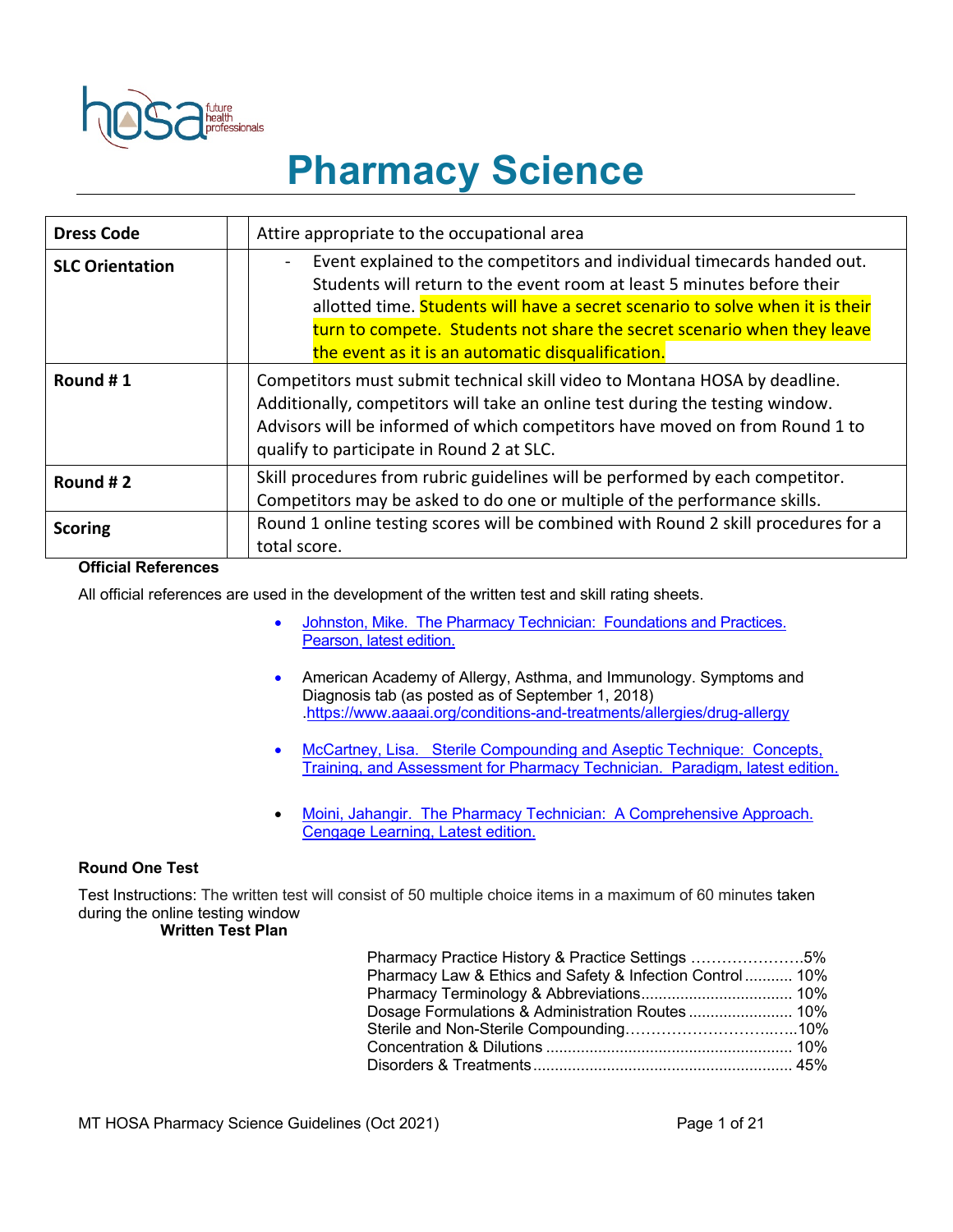#### **Round Two Skills**

Round Two is the performance of a selected skill(s). The skills approved for this event are:

| (4 minutes)<br>Skill II: Verifying Controlled Substance Prescription Content<br>and DEA Number<br>Skill III: Withdrawing Liquid from a Vial<br>Skill IV: Compounding an Oral Suspension<br>Skill V: Identifying Equipment (Including name of instrument and purpose<br>or use) | Skill I: Patient Screening for Pharmacist Consultation and Services |                        |
|--------------------------------------------------------------------------------------------------------------------------------------------------------------------------------------------------------------------------------------------------------------------------------|---------------------------------------------------------------------|------------------------|
|                                                                                                                                                                                                                                                                                |                                                                     |                        |
|                                                                                                                                                                                                                                                                                |                                                                     |                        |
|                                                                                                                                                                                                                                                                                |                                                                     | (6 minutes)            |
|                                                                                                                                                                                                                                                                                |                                                                     | (15 minutes)           |
|                                                                                                                                                                                                                                                                                |                                                                     | (15 minutes)           |
|                                                                                                                                                                                                                                                                                |                                                                     |                        |
|                                                                                                                                                                                                                                                                                |                                                                     | $(15 \text{ minutes})$ |

Numbered Instruments (15) or photos from list:

| Ampules                         | <b>Eyewash Station</b>                   | Intravenous System - Roller Clamp | Sharps Container                 |
|---------------------------------|------------------------------------------|-----------------------------------|----------------------------------|
| Autoclave                       | Heat Gun                                 | <b>Laminar Airflow Hood</b>       | Spatula                          |
| <b>Auxiliary Labels</b>         | <b>Hemostatic Forceps</b>                | Liquid Oral Syringe               | Suppository Mold - Aluminum Type |
| <b>Beaker Tongs</b>             | Hot Plate                                | <b>Medication Containers</b>      | Suppository Mold - Plastic Type  |
| <b>Beakers</b>                  | Indicator Strip (used for sterilization) | Medicine Cup                      | Syringes                         |
| Calibrated Spoon                | <b>Insulin Syringes</b>                  | <b>Medicine Dropper</b>           | Tablet Mold                      |
| Compounding Slabs or Disposable | Intravenous Injection                    | Mortar                            | <b>Tissue Forceps</b>            |
| Slabs                           |                                          |                                   |                                  |
| <b>Conical Graduates</b>        | Intravenous System - Drip Chamber        | Pestle                            | Transdermal Patch                |
| Counting Trays                  | Intravenous System - Injection Port      | Pipettes                          | Tuberculin Syringe               |
| Crimper                         | Intravenous System - IV Solution Bag     | Prefilled, Single-Dose Syringe    | Weights                          |
| <b>Cylindrical Graduates</b>    | Intravenous System - Piggyback           | <b>Safety Syringes</b>            |                                  |
|                                 | Device                                   |                                   |                                  |

Skill VI: Filling A Prescription<br>
Skill VII: Aseptic Garbing, Hand Washing and Gloving (10 minutes) Skill VII: Aseptic Garbing, Hand Washing and Gloving

| <b>Competitors Must Provide:</b><br>Two #2 lead pencils with eraser<br>Ink pen<br>Shoe covers<br>Face mask<br>Hair cover<br>Beard cover (if appropriate)<br>Hair Tie to pull back long hair (if appropriate)<br>Sterile non-shedding gown with snug-fitting cuffs<br>Eye shields or goggles<br>Sterile, powder-free, latex free gloves<br>Watch with second hand (optional-Round Two only) |
|--------------------------------------------------------------------------------------------------------------------------------------------------------------------------------------------------------------------------------------------------------------------------------------------------------------------------------------------------------------------------------------------|
|                                                                                                                                                                                                                                                                                                                                                                                            |

The following pages include the exact rubrics competitors will be scored on. Competitors should practice and know these steps. They may be tested on 1-3 of these skill procedures.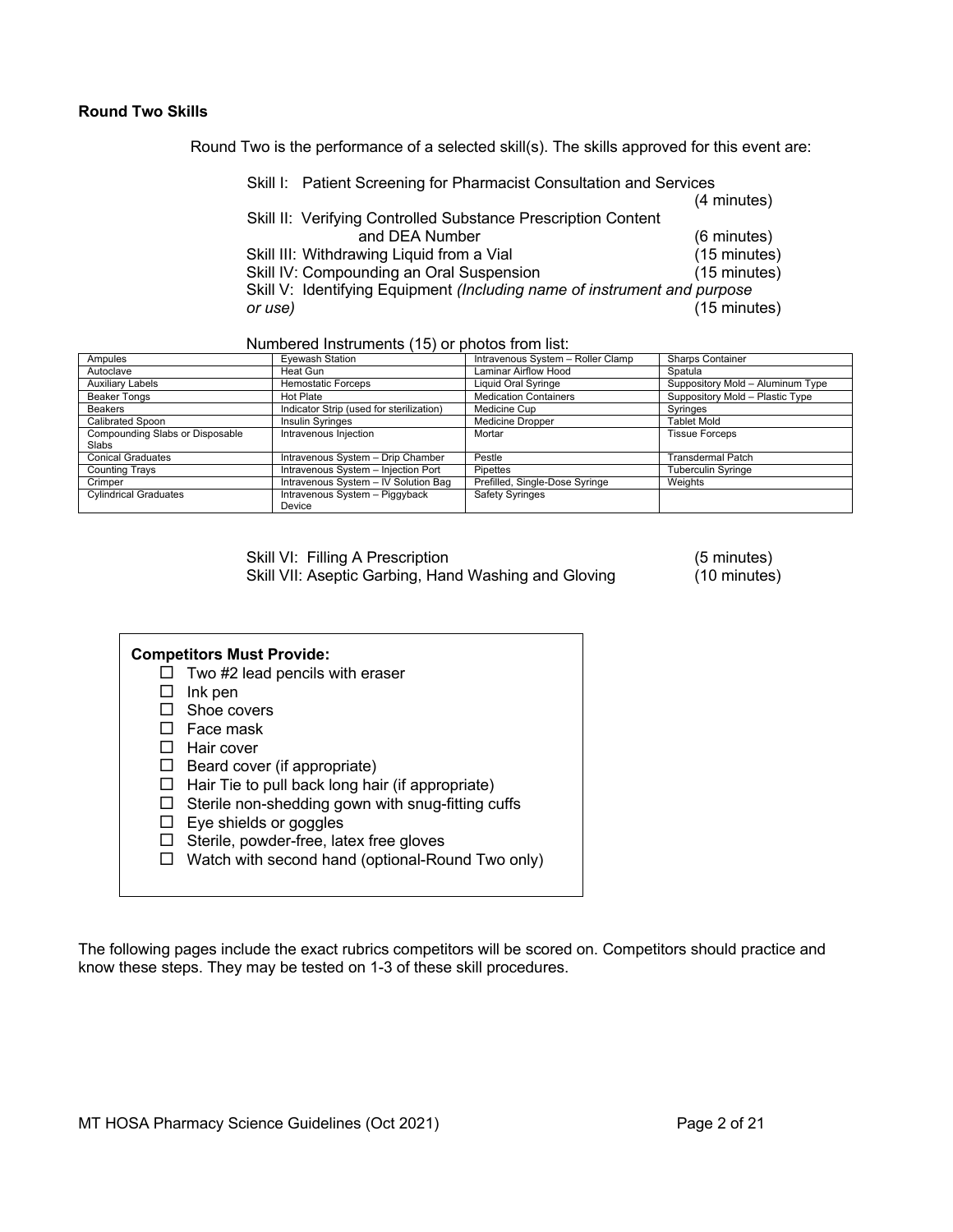| Competitor #: | Judge's Signature:                                                                                                                                                                                                     |                |                 |                |
|---------------|------------------------------------------------------------------------------------------------------------------------------------------------------------------------------------------------------------------------|----------------|-----------------|----------------|
|               | Skill I Patient Screening for Pharmacist Consultation and<br><b>Services</b><br>(Time: 4 minutes)                                                                                                                      |                | <b>Possible</b> | <b>Awarded</b> |
| 1.            | Greeted patient and introduced self.                                                                                                                                                                                   | 1              | 0               |                |
| 2.            | Provided patient privacy by verbalizing or moving to a private<br>area.                                                                                                                                                | 1              | 0               |                |
| 3.            | Recorded patient's name and date of birth on the blank<br>screening form to verify patient.                                                                                                                            | $\overline{2}$ | 0               |                |
| 4.            | ** Asked patient to respond to all questions (5 total) related to<br>screening (as identified in scenario).                                                                                                            |                |                 |                |
|               | - Judge verifies correct questions are asked using<br>screening checklist (student must memorize questions<br>as they will not have access to questions at the event).<br>- questions do not have to be asked in order |                |                 |                |
|               | Question #1<br>а.                                                                                                                                                                                                      | 3              | $\overline{0}$  |                |
|               | Question #2<br>b.                                                                                                                                                                                                      | 3              | $\overline{0}$  |                |
|               | Question #3<br>C.                                                                                                                                                                                                      | 3              | 0               |                |
|               | d. Question #4                                                                                                                                                                                                         | 3              | 0               |                |
|               | e. Question #5                                                                                                                                                                                                         | 3              | 0               |                |
| 5.            | Demonstrated NO distracting elements of nonverbal<br>communication including lack of eye contact, inappropriate<br>facial expressions and body position such as closed posture.                                        | 2              | $\mathbf 0$     |                |
| 6.            | Avoided the use of medical jargon during discussion with<br>patient.                                                                                                                                                   | $\overline{2}$ | 0               |                |
| 7.            | Spoke with appropriate volume, pitch, inflection, pronunciation<br>and diction.                                                                                                                                        | $\overline{2}$ | 0               |                |
| 8.            | Actively listened and did not interrupt while patient was<br>speaking.                                                                                                                                                 | $\overline{2}$ | $\overline{0}$  |                |
| 9.            | Questioned the patient as needed to ensure that<br>responses were completely understood.                                                                                                                               | $\overline{2}$ | $\mathbf 0$     |                |
| 10.           | Signed the Patient Screening form.                                                                                                                                                                                     | 1              | $\mathbf 0$     |                |
| 11.           | Referred patient to the pharmacist for counseling.                                                                                                                                                                     | 4              | 0               |                |
| 12.           | Handed the completed Patient Screening form to the<br>Pharmacist (judge) indicating the skill is complete.                                                                                                             | $\overline{2}$ | $\mathbf 0$     |                |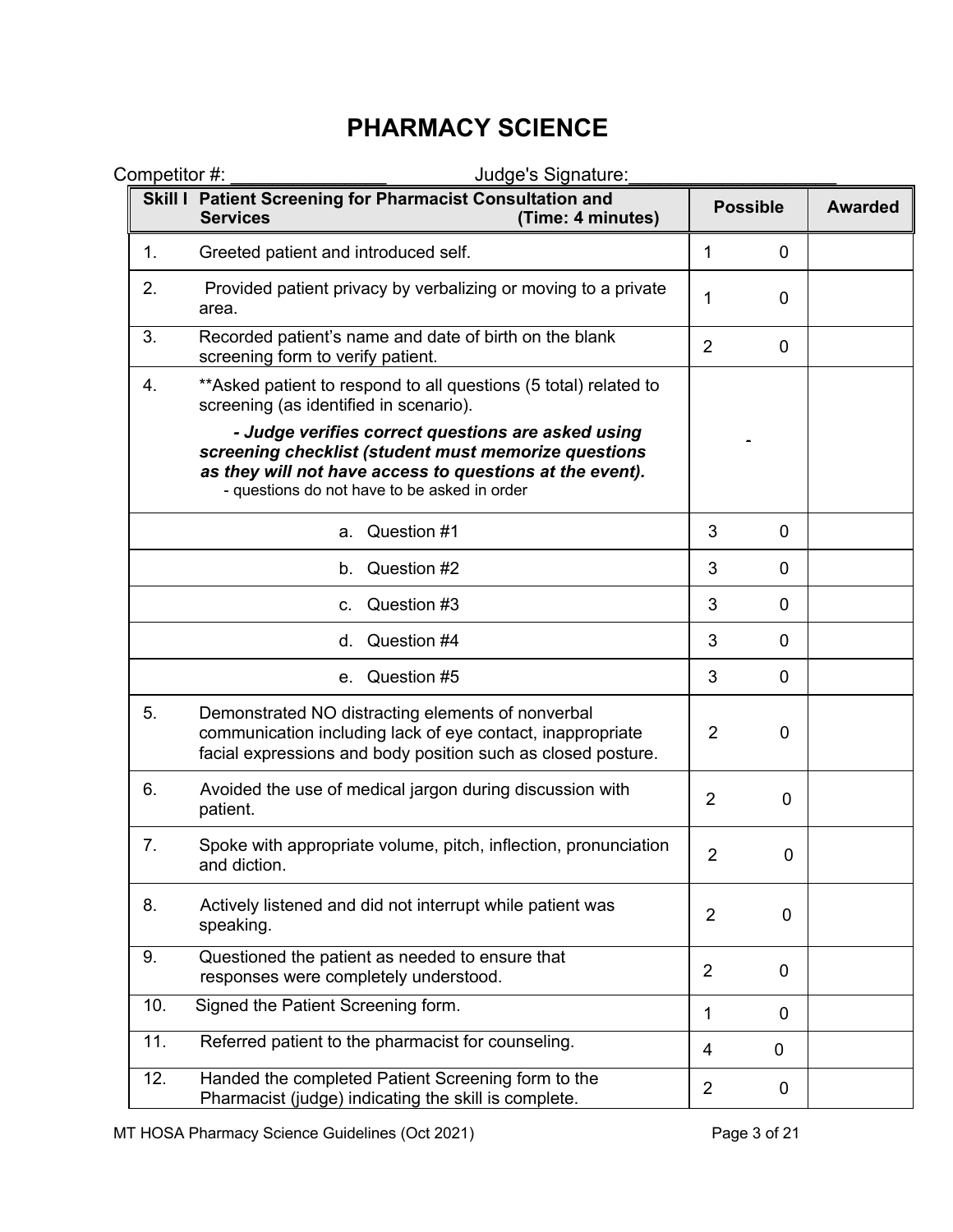| <b>Items Evaluated</b>         |                                                                                     | <b>Possible</b> |     | <b>Awarded</b> |
|--------------------------------|-------------------------------------------------------------------------------------|-----------------|-----|----------------|
| 13.                            | Appropriate verbal and nonverbal communication with<br>patient and other personnel. |                 |     |                |
| <b>TOTAL POINTS -- SKILL I</b> |                                                                                     |                 | -38 |                |
| 70% Mastery for Skill I = 26.6 |                                                                                     |                 |     |                |

\*\* Step #4: Competitors should ask the patient the questions outlined in the screening checklists on the following pages 6-11 that are applicable to the screening (vaccination x3, late refill, or drug allergy) listed in the scenario received at the time of competition. To prepare, competitors should memorize all 5 questions on each of the 5 screening checklists so they can adequately ask the patients the correct questions.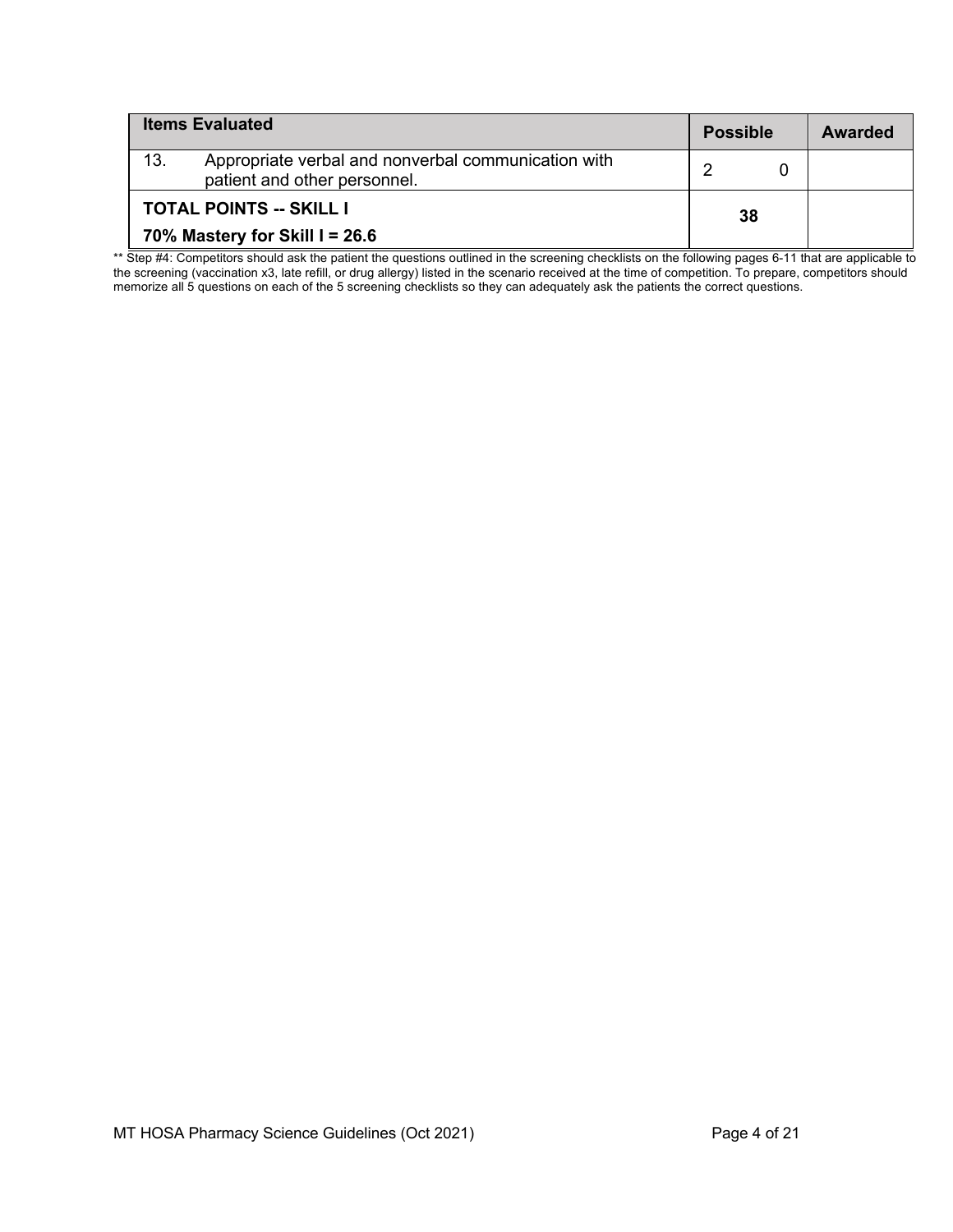**Skill I Patient Screening for Pharmacist Consultation and Services**

#### Screening Checklist for Contraindications to **Injectable Influenza Vaccination**

For patients (both children and adults) to be vaccinated: The questions asked are developed to determine if the requested vaccination should be given. If you answer "yes" to any of the following questions it, it does not necessarily mean the vaccination will not be given. Additional information will be required.

- 1. Is the person to be vaccinated today showing any signs of illness?
- 2. Does the person to be vaccinated have allergies to any component of the vaccine?
- 3. Is the patient over the age of 65 resulting in the need for CDC recommended higher dose?
- 4. Does the person have a severe allergy to chicken eggs?
- 5. Is the person to be vaccinated younger than 6 months of age?

Reference: Moini, Jahangir. The Pharmacy Technician: A Comprehensive Approach. Cengage Learning, latest edition.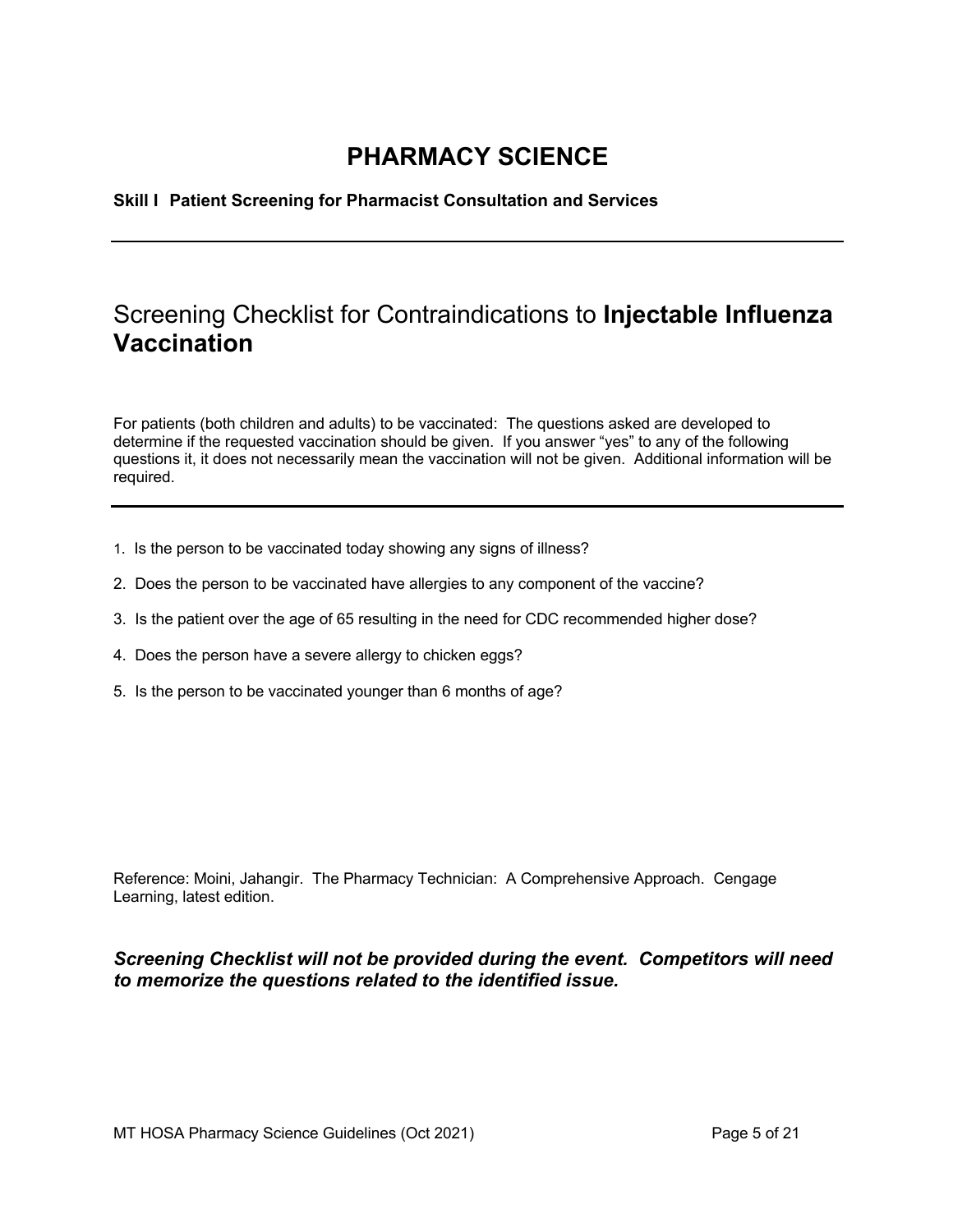**Skill I Patient Screening for Pharmacist Consultation and Services**

### Screening Checklist for Contraindications to **Injectable Inactivated Poliovirus Vaccination**

For patients (both children and adults) to be vaccinated: The questions asked are developed to determine if the requested vaccination should be given. If you answer "yes" to any of the following questions it, it does not necessarily mean the vaccination will not be given. Additional information will be required.

- 1. Does the person to be vaccinated have allergies to any component of the vaccine?
- 2. Is the person to be vaccinated today immune depressed in any way?
- 3. Does the person to be vaccinated live with anyone who has an immune deficiency disease?
- 4. Is there a suspected familial immune deficiency?
- 5. Is there possibility that the person being vaccinated is pregnant?

Reference: Moini, Jahangir. The Pharmacy Technician: A Comprehensive Approach. Cengage Learning, latest edition.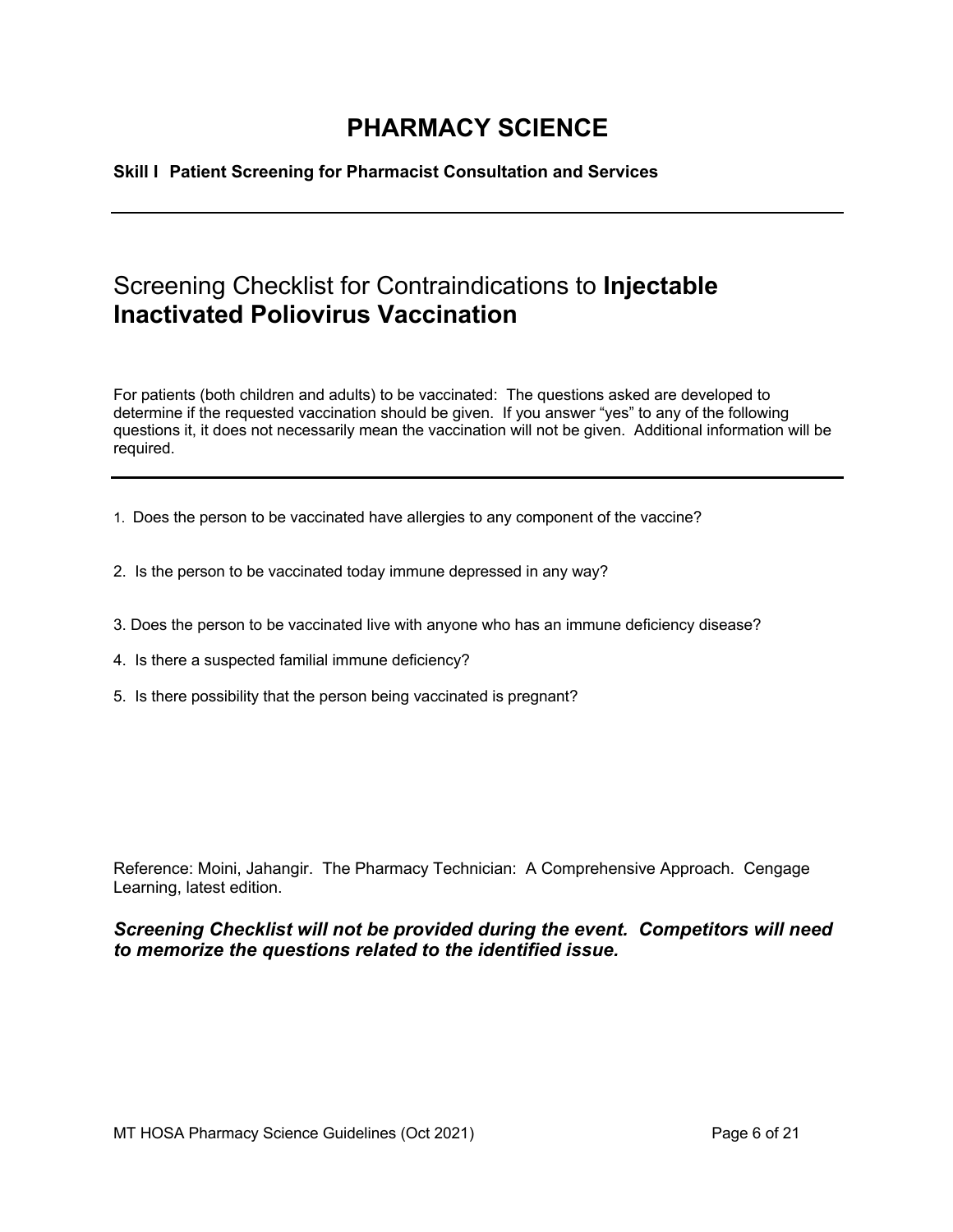**Skill I Patient Screening for Pharmacist Consultation and Services**

### Screening Checklist for Contraindications to **Injectable Rubella Vaccination**

For patients (both children and adults) to be vaccinated: The questions asked are developed to determine if the requested vaccination should be given. If you answer "yes" to any of the following questions it, it does not necessarily mean the vaccination will not be given. Additional information will be required.

I

- 1. Does the person to be vaccinated have allergies to any component of the vaccine?
- 2. Is the person to be vaccinated today immunosuppressed?
- 3. Is the person being vaccinated receiving corticosteroids?
- 4. Has the person being vaccinated been diagnosed with tuberculosis?
- 5. Is there possibility that the person being vaccinated is pregnant or attempting to become pregnant?

Reference: Moini, Jahangir. The Pharmacy Technician: A Comprehensive Approach. Cengage Learning, latest edition.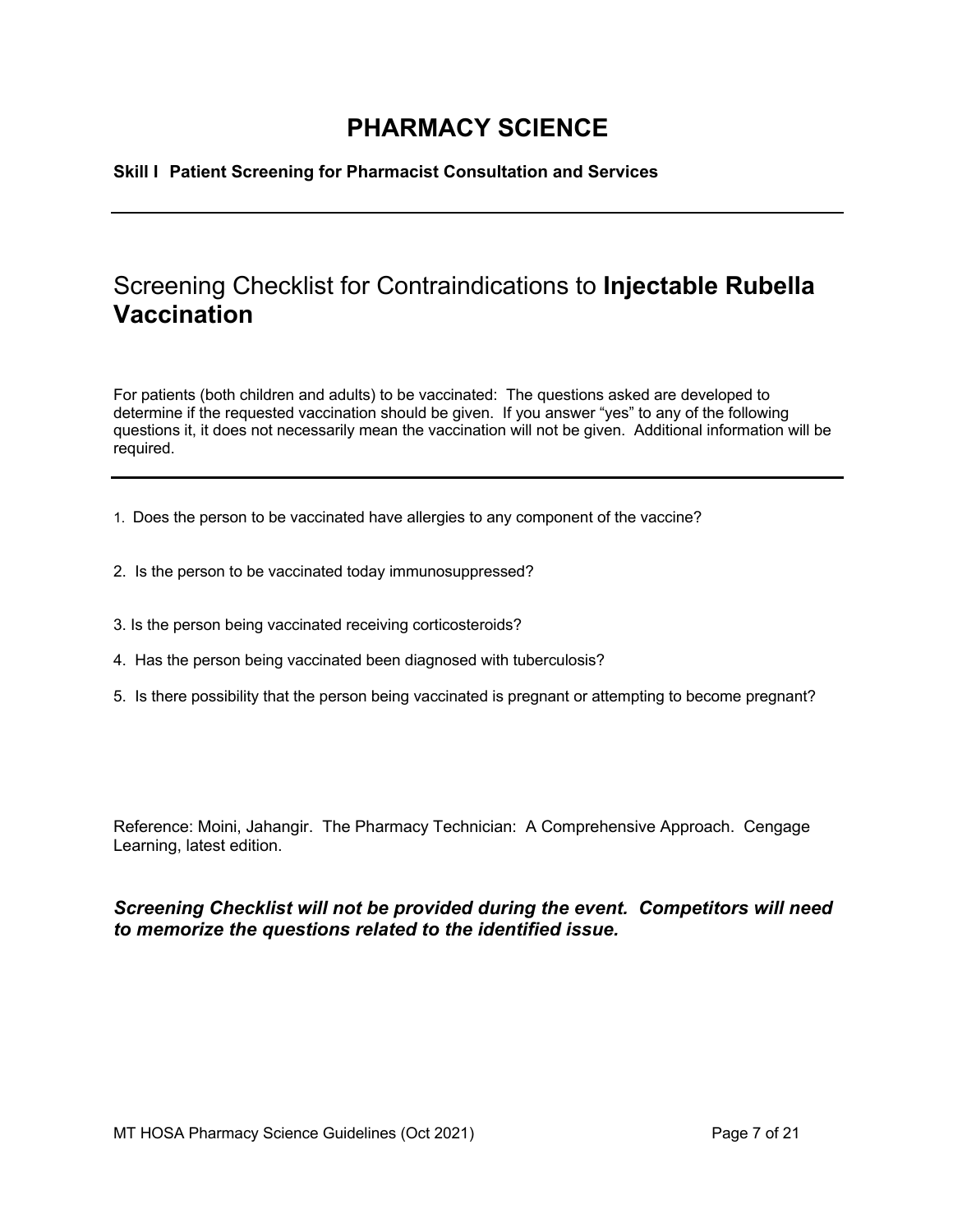#### **Skill I Patient Screening for Pharmacist Consultation and Services**

### Screening Checklist for **Late Refill**

Promoting compliance with prescribed medication is an important role of the pharmacy staff. If the patient is not taking medication as prescribed the following questions may help determine the cause of noncompliance.

I

- 1. How did the prescriber recommend you take this medication?
- 2. What methods do you use to help remember to take your medication?
- 3. What side effects have you experienced with the medication?
- 4. Do you believe the medication helps resolve the issues for which it was prescribed?
- 5. What are your concerns regarding taking this medication?

Reference: Johnston, Mike. The Pharmacy Technician: Foundations and Practices. Pearson, latest edition.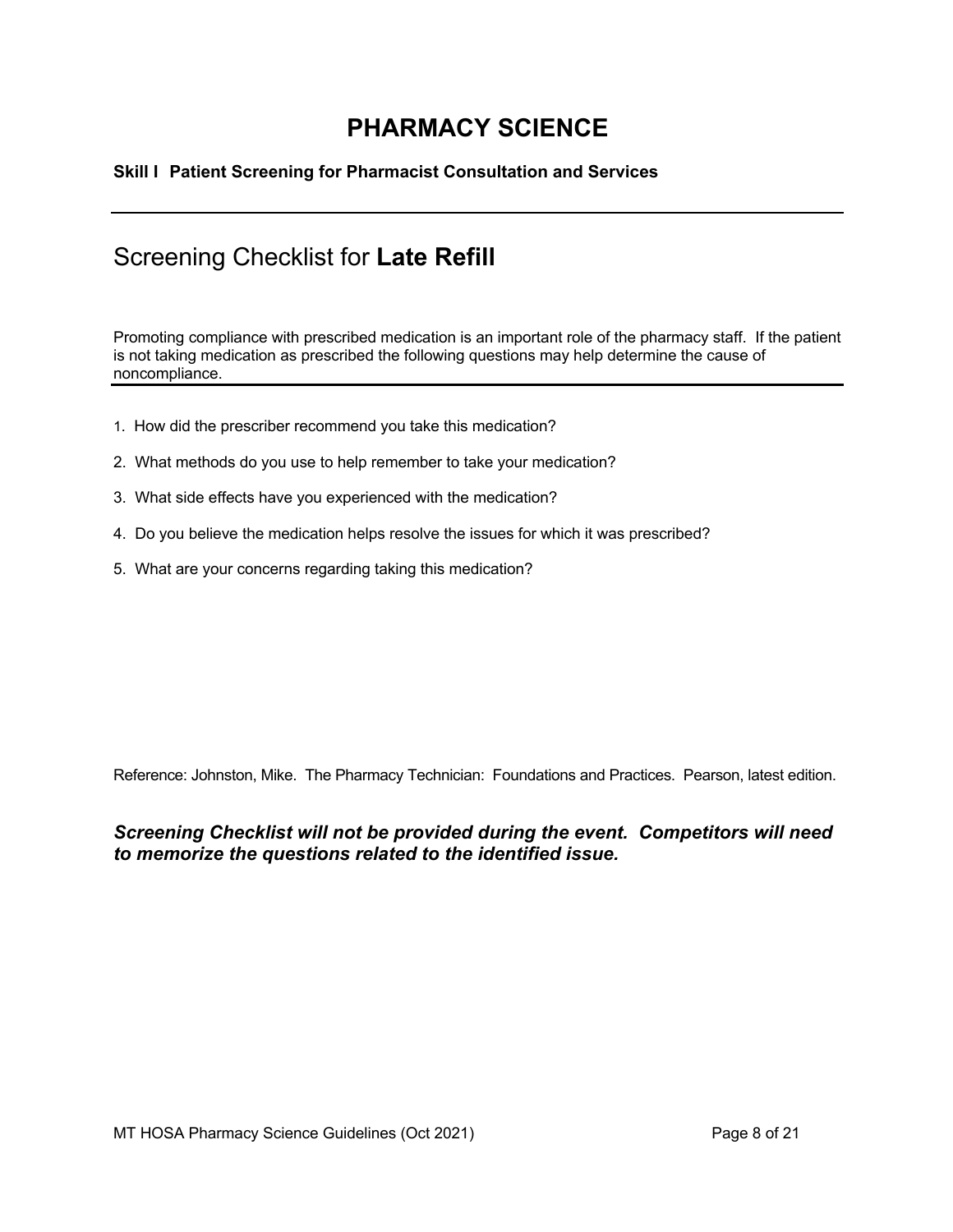#### **Skill I Patient Screening for Pharmacist Consultation and Services**

### Screening Checklist for **Possible Allergic Reaction**

Allergic reactions can be life threatening. Concerns expressed by patient must be investigated. The following questions should be asked to obtain basic needed information.

- 1. What medication where you taking when you noticed symptoms of concern?
- 2. Please describe your symptoms.
- 3. When did your symptoms begin?
- 4. Were any other medications taken during this time, including over-the-counter drugs?
- 5. Have you stopped taking the medication?

Reference: American Academy of Allergy, Asthma, and Immunology. Symptoms and Diagnosis tab. https://www.aaaai.org/conditions-and-treatments/allergies/drug-allergy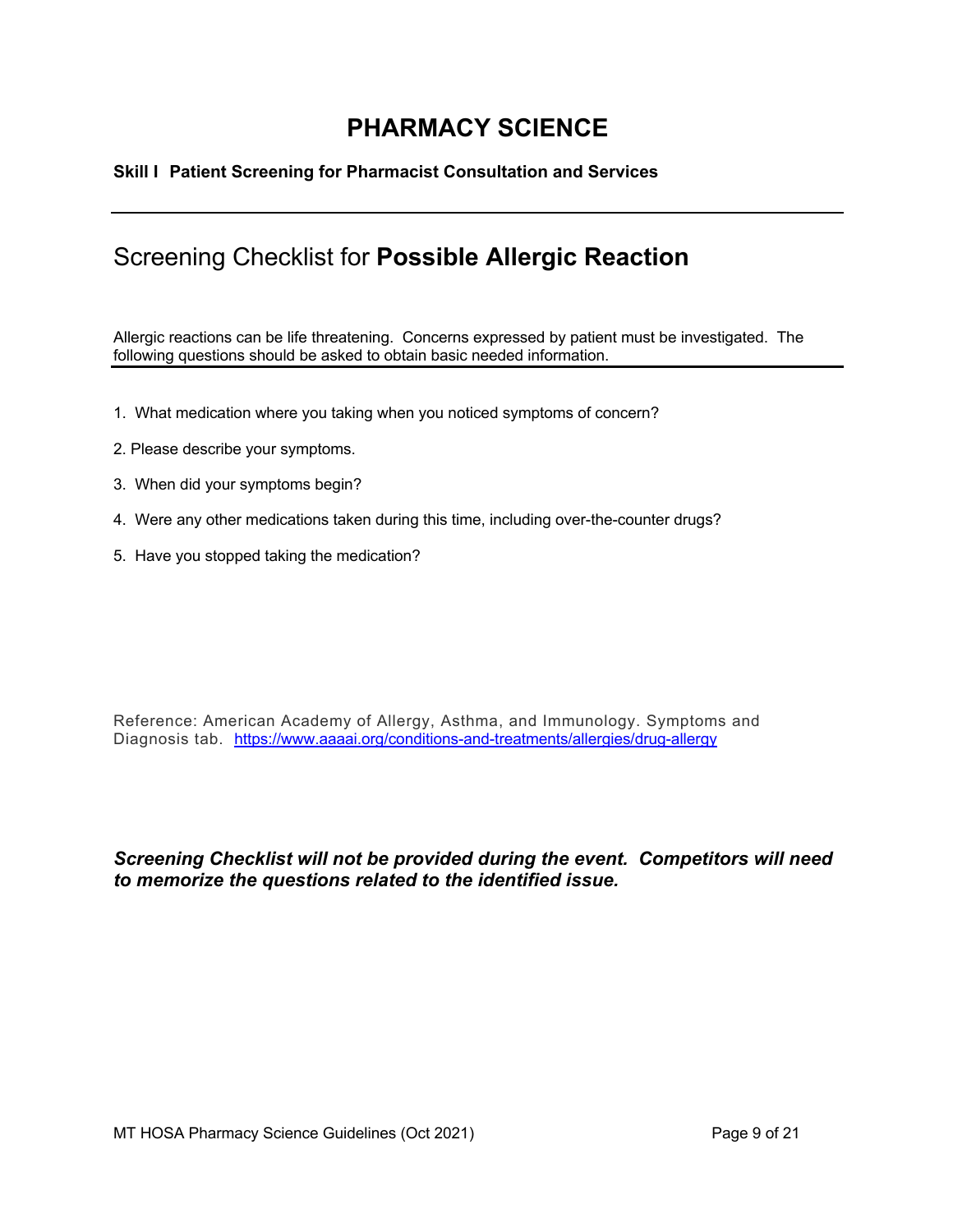#### **Skill I Patient Screening Form for Pharmacist Consultation and Services**

This form is given to the competitor during the event. The competitor completes this form as they ask the patient the 5 questions they have memorized for the selected screening checklist. As the competitor asks each question, the competitor should write a note of which question they asked (such as allergies, side effects, methods, concerns, immunosuppressed, etc.) in the blank space provided below. As the patient answers each question, the competitor should check "yes", "no", or "don't know" according to how the patient responds. After asking the 5 questions, the competitor will sign the form (in the form completed by line) and then return it to the judge (Pharmacist) as the final step in the skill.

| Screening Checklist for: Screening Checklist for: |  |     |                |                                                                                                                |  |  |
|---------------------------------------------------|--|-----|----------------|----------------------------------------------------------------------------------------------------------------|--|--|
|                                                   |  |     |                |                                                                                                                |  |  |
|                                                   |  | Yes | $\overline{N}$ | Don't<br>Know                                                                                                  |  |  |
| 1.                                                |  |     |                |                                                                                                                |  |  |
|                                                   |  |     | $\mathsf{L}$   |                                                                                                                |  |  |
| 2.                                                |  | П   | П              | П                                                                                                              |  |  |
| $\sqrt{3}$                                        |  |     | П              |                                                                                                                |  |  |
| $\mathbf 4$ .                                     |  |     | П              |                                                                                                                |  |  |
| 5.                                                |  |     | П              |                                                                                                                |  |  |
|                                                   |  |     |                | Date: and the state of the state of the state of the state of the state of the state of the state of the state |  |  |
| Form reviewed by:                                 |  |     | Date:          |                                                                                                                |  |  |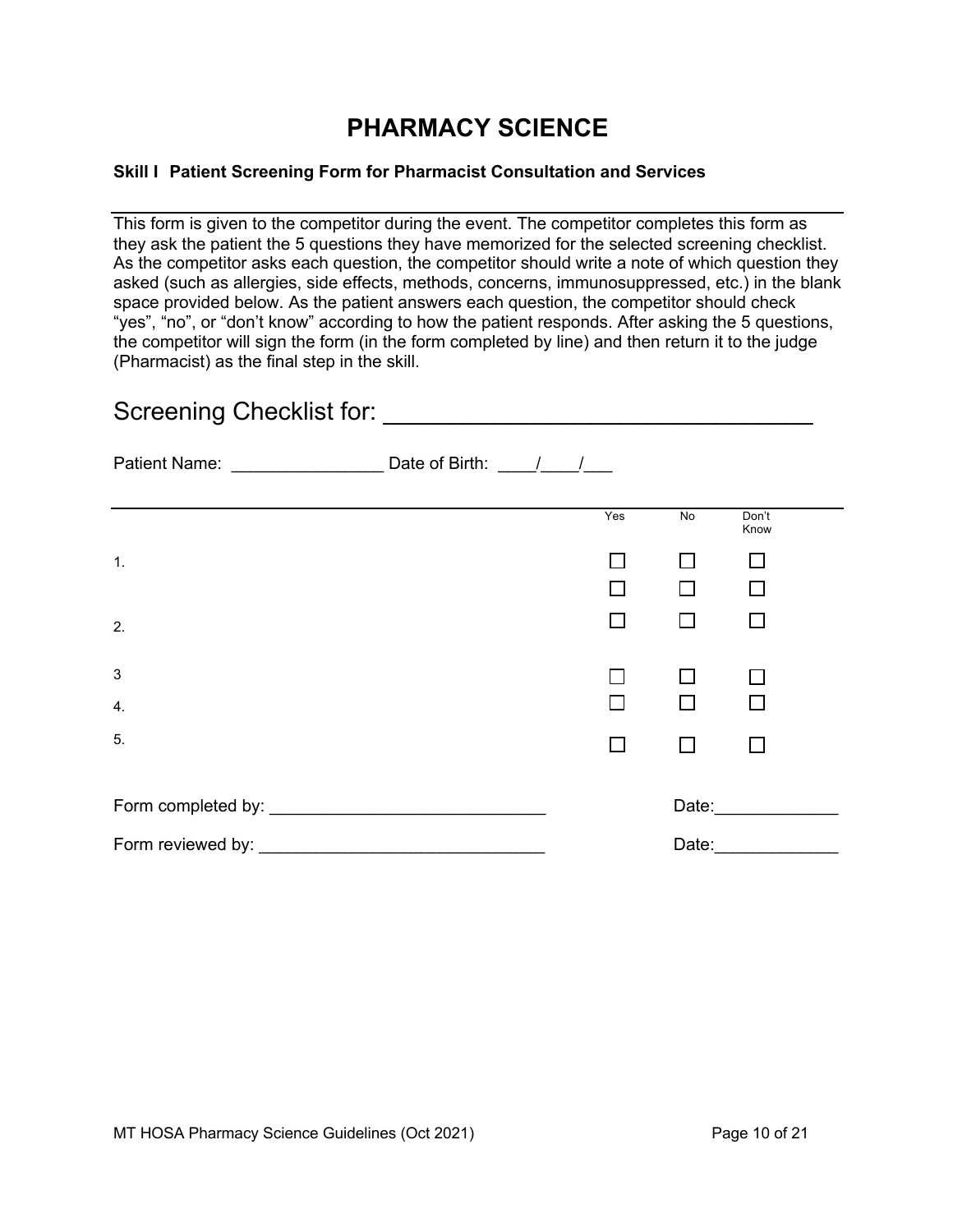#### **Skill II: Verifying the Content of a Controlled Substance Prescription and DEA Number (6 minutes)**

\*\*\* Via the event scenario, the competitor will be given a prescription. Each competitor will also be given a Prescription Verification Form which acts as the rating sheet (page 13 of the guidelines). The prescription in the scenario will have missing information. Competitors must know all the required components (below) of the prescription in order to identify which components are missing. The Prescription Verification Form will be scored by the judges using the points indicated.

When verifying a Controlled Substance Prescription with DEA Number, the below list of items must all be verified.

- 1. Patient Information
	- a. Name
	- b. Address
- 2. Prescriber Information
	- a. Name
	- b. Address
	- c. Telephone Number
	- d. License Number
- 3. DEA Number
	- a. Verified the second letter corresponds to the first letter of the provider's last name
	- b. Added the first, third, and fifth digits of the DEA number.
	- c. Added the second, fourth, and sixth digits of the DEA number. Double the sum.
	- d. Added the sum of b and c.
	- e. Verified that the last digit from step d matches the last digit of the DEA number.
- 4. When prescribed
	- a. Month
	- b. Day
	- c. Year
- 5. Drug name and strength
- 6. Dose and quantity
- 7. Route of administration
- 8. Directions (signature or "Sig")
- 9. Number of refills authorized
- 10. Product selection was permitted
- 11. Prescriber's signature
- 12. No dangerous abbreviations, acronyms, or symbols are used from the Joint Commission's "Minimum" Do Not Use list and Joint Commission's "Recommended" Do Not Use List.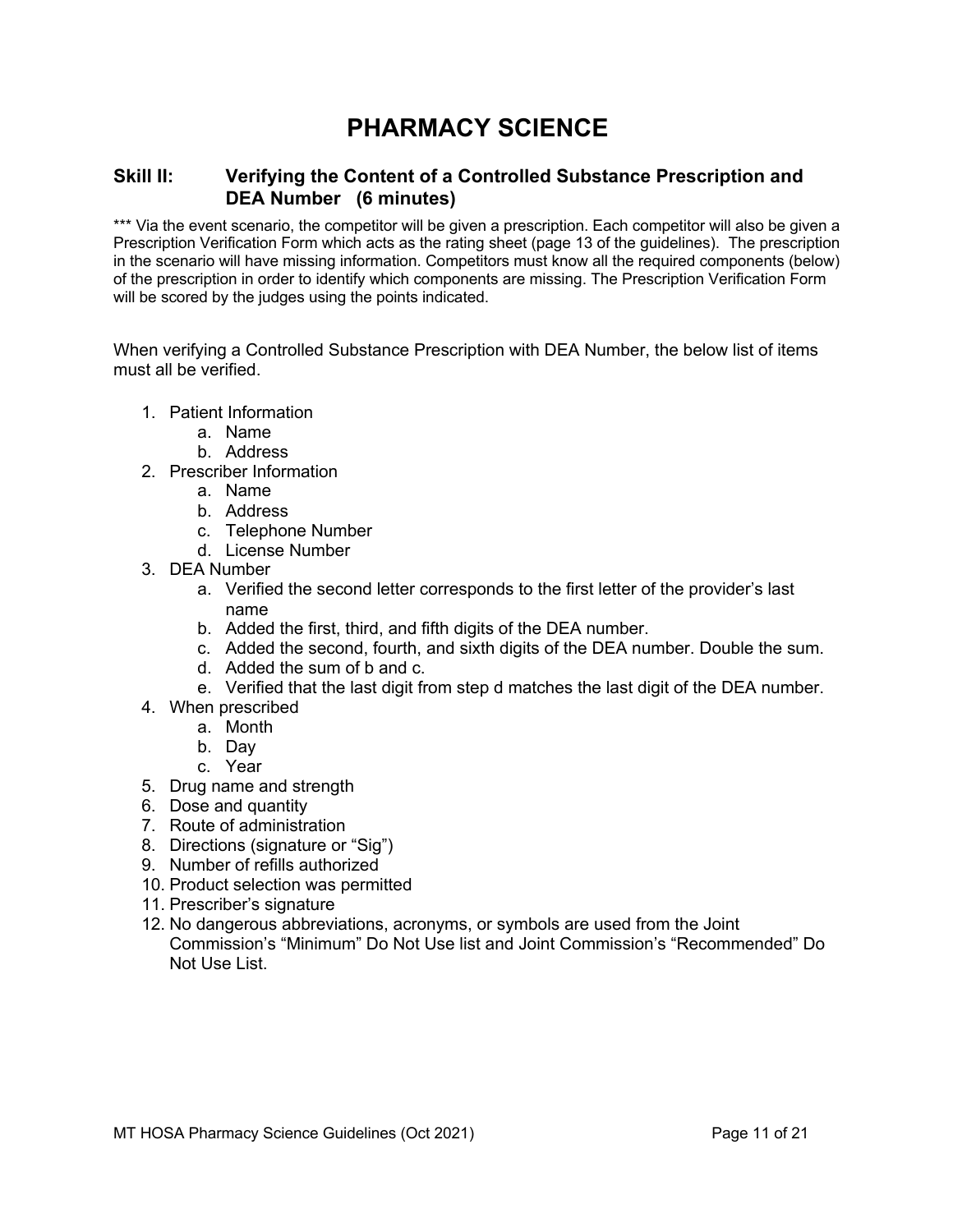Competitor #: \_\_\_\_\_\_\_\_\_\_\_\_ Judge's Initials:\_\_\_\_\_\_\_

**Skill II: Verifying the Content of a Controlled Substance Prescription and DEA Number (6 minutes)**

#### **Prescription Verification Form – Rating Sheet**

*\*Name brand and generic names will be used in the scenarios.*

Please list which 5 components are missing from the prescription given to you (below):

| $\overline{1}$ . | $(3$ points) |
|------------------|--------------|
| 2.               | $(3$ points) |
| 3.               | $(3$ points) |
| 4.               | $(3$ points) |
| -5.              | $(3$ points) |

DEA Number listed on prescription: **DEA Number listed** on prescription:

| Is the DEA number valid? | Yes or No (3 points) |  |
|--------------------------|----------------------|--|

Explain your yes or no answer by showing your work in **five** steps to verify the DEA Number:

|                | $(1$ point) |
|----------------|-------------|
| $\overline{2}$ | $(1$ point) |
| 3 <sub>o</sub> | $(1$ point) |
| -4.            | $(1$ point) |
| 5.             | $(1$ point) |

Are there any dangerous abbreviations, acronyms, or symbols used from the Joint Commission's "Minimum" Do Not Use list and the Joint Commission's "Recommended" Do Not Use List? If yes**, list below.** If no, **write NO** (3 points)

| What other actions are needed or required? |  | (2 points) |
|--------------------------------------------|--|------------|
|--------------------------------------------|--|------------|

 $\_$ 

Total Points Possible: 28 Total Points Awarded: Letter Awarded:

MT HOSA Pharmacy Science Guidelines (Oct 2021) The Contract Contract Page 12 of 21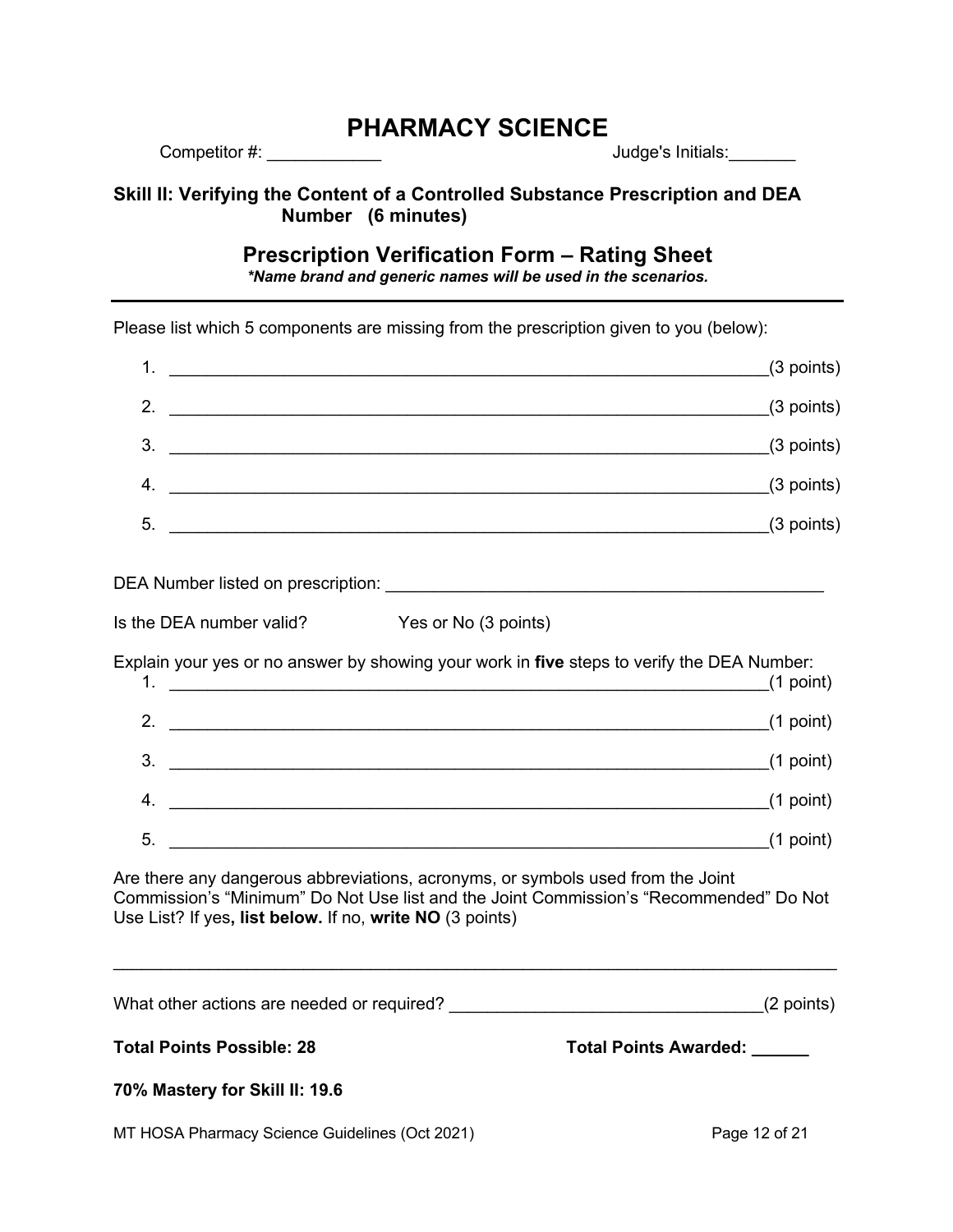Competitor #: \_\_\_\_\_\_\_\_\_\_\_\_\_\_\_\_\_ Judge's Signature:\_\_\_\_\_\_\_\_\_\_\_\_\_\_\_\_\_\_\_\_\_\_\_\_\_\_\_\_\_

#### *\*Name brand OR generic names will be used in the scenarios.*

|     | Skill III: Withdrawing Liquid from a Vial (Time: 15 minutes)                                                                                                                 | <b>Possible</b>                | <b>Awarded</b> |
|-----|------------------------------------------------------------------------------------------------------------------------------------------------------------------------------|--------------------------------|----------------|
| 1.  | Obtained the medication order.                                                                                                                                               | 1<br>$\mathbf{0}$              |                |
| 2.  | Obtained needed supplies and placed on transport vehicle.                                                                                                                    | 1<br>$\mathbf{0}$              |                |
| 3.  | Performed calculation based on scenario.                                                                                                                                     | 4<br>$\mathbf{0}$              |                |
| 4.  | Verbalized following proper procedure for dressing with PPE and<br>handwashing.                                                                                              | $\overline{2}$<br>0            |                |
|     | <b>CLEAN ROOM PROCEDURE</b>                                                                                                                                                  |                                |                |
| 5.  | Verbalized cleaning the hood.                                                                                                                                                | 2<br>$\mathbf{0}$              |                |
| 6.  | Placed all supply items for the skill into the outer six-inch staging area of<br>the hood.                                                                                   | 1<br>$\mathbf{0}$              |                |
| 7.  | Placed the vial within the DCA.                                                                                                                                              | 1<br>$\mathbf{0}$              |                |
| 8.  | Removed the flip-top cap and placed in the discard pile.                                                                                                                     | 1<br>0                         |                |
| 9.  | Opened an alcohol swab within the DCA and swabbed the rubber top of<br>the medicine vial.                                                                                    | $\overline{2}$<br>$\mathbf 0$  |                |
| 10. | Placed the used swab on the hood's work surface within the DCA.                                                                                                              | 1<br>$\mathbf 0$               |                |
| 11. | Placed wrapper in the discard pile.                                                                                                                                          | 1<br>$\mathbf{0}$              |                |
| 12. | Aseptically attached a regular needle to the syringe.                                                                                                                        | $\overline{2}$<br>0            |                |
| 13. | Pulled the plunger back on the syringe to slightly less than the amount<br>needed to be drawn up.                                                                            | 1<br>$\mathbf{0}$              |                |
| 14. | Removed the needle cap and placed it onto the alcohol swab.                                                                                                                  | $\overline{2}$<br>$\mathbf{0}$ |                |
| 15. | Used the thumb and forefinger of the nondominant hand, to stabilize the<br>vial against the hood's work surface.                                                             | $\mathbf{1}$<br>$\mathbf{0}$   |                |
| 16. | Placed the needle tip bevel up and inserted at a 45-degree angle through<br>the stopper.                                                                                     | $\mathbf{1}$<br>$\mathbf 0$    |                |
| 17. | Gently pushed the air from the syringe into the vial.                                                                                                                        | 1<br>$\mathbf 0$               |                |
| 18. | Used nondominant hand holding the vial and the dominant hand to<br>maintain the needle in the vial while inverting the vial so that needle and<br>syringe is below the vial. | $\mathbf 0$<br>1               |                |
| 19. | Released plunger of air into the vial using thumb of dominant hand.                                                                                                          | 1<br>$\mathbf{0}$              |                |
| 20. | Allowed fluid to move from the vial to syringe. If needed, pulled back on<br>the plunger until the desired amount withdrawn.                                                 | 1<br>$\mathbf{0}$              |                |
| 21. | Withdrew needle from vial.                                                                                                                                                   | 1<br>$\mathbf 0$               |                |
| 22. | Carefully recapped needle.                                                                                                                                                   | 1<br>0                         |                |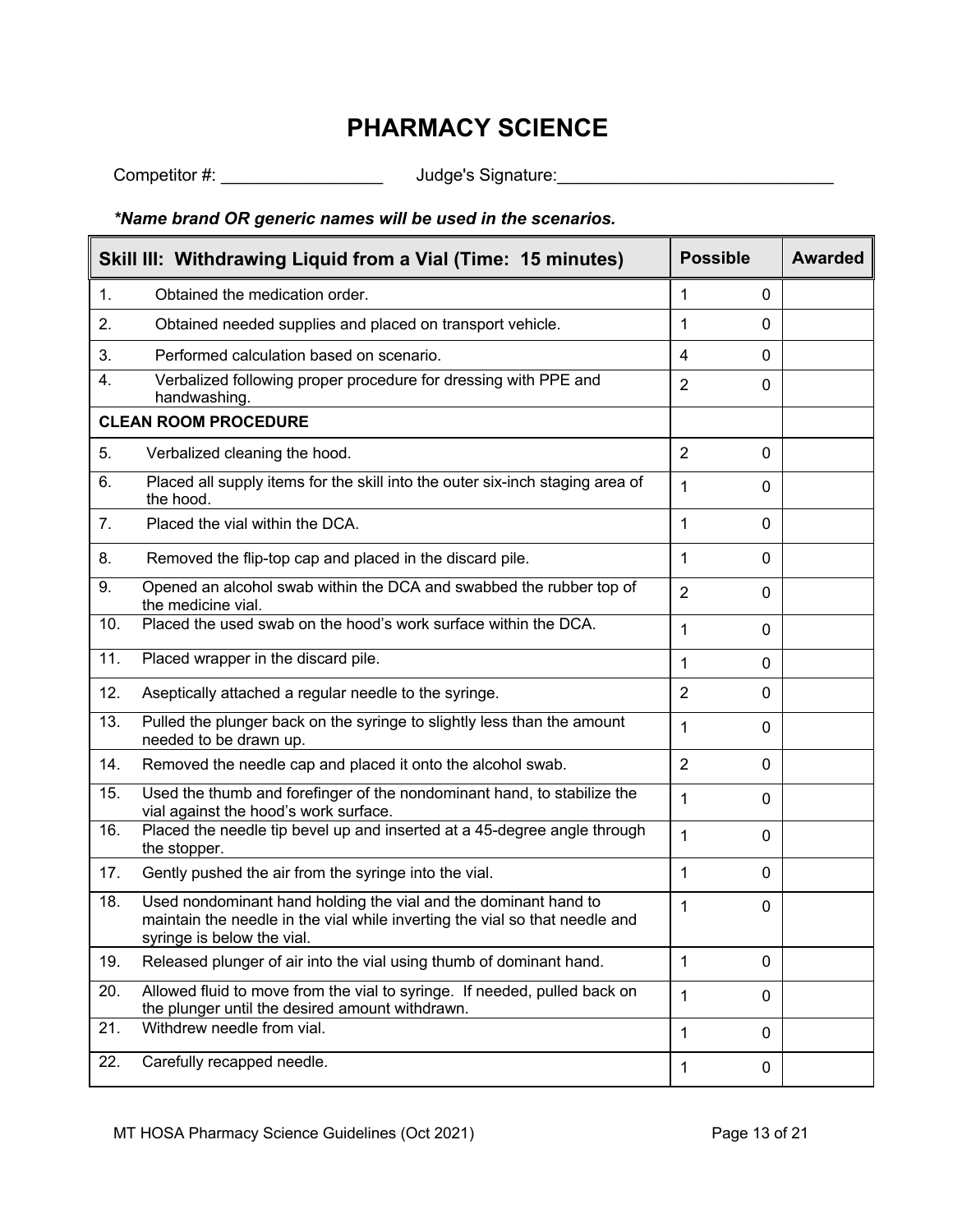|     | <b>Items Evaluated</b>                                                           | <b>Possible</b> |    | <b>Awarded</b> |
|-----|----------------------------------------------------------------------------------|-----------------|----|----------------|
| 23. | Judge verified correct amount of liquid withdrawn.                               | 4               | 0  |                |
| 24. | Placed the completed syringe and other supply items on the transport<br>vehicle. |                 | 0  |                |
| 25. | Discarded waste items in proper waste container.                                 | 2               | 0  |                |
| 26. | Returned to anteroom and returned unused supply items to proper<br>storage.      |                 | 0  |                |
| 27. | Verbalized removing PPE in correct order.                                        | 2               | 0  |                |
| 28. | Verbalized appropriate handwashing or used alcohol-based handrub.                |                 | 0  |                |
|     | <b>TOTAL POINTS - SKILL III</b>                                                  |                 | 41 |                |
|     | 70% Mastery for Skill III = 28.7                                                 |                 |    |                |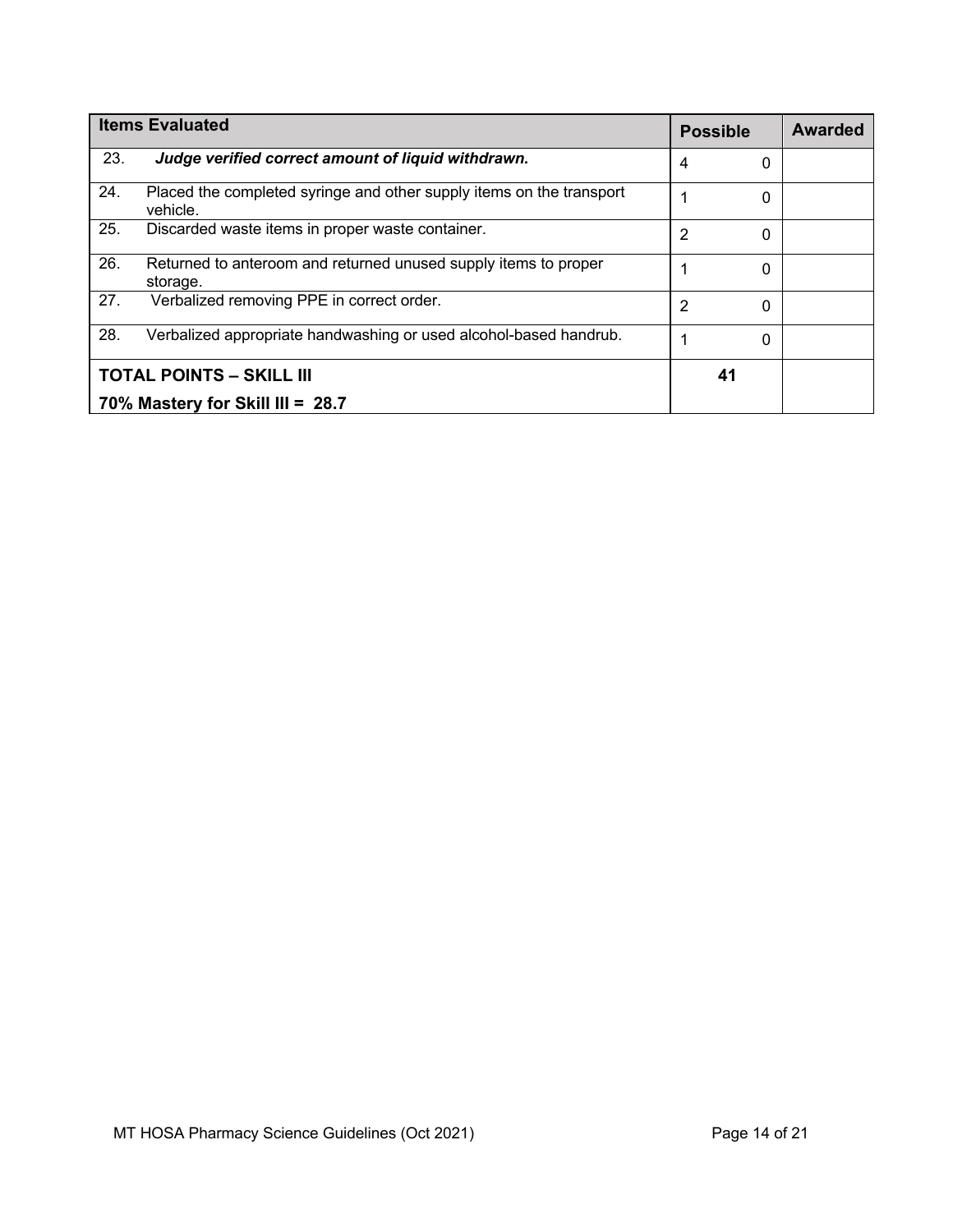Competitor #: \_\_\_\_\_\_\_\_\_\_\_\_\_\_\_\_\_ Judge's Signature:\_\_\_\_\_\_\_\_\_\_\_\_\_\_\_\_\_\_\_\_\_

#### *\*Name brand OR generic names will be used in the scenarios.*

|     | Skill IV: COMPOUNDING AN ORAL SUSPENSION (Time: 15 minutes)                                                                                                                                                                                                                           | <b>Possible</b> |              | <b>Awarded</b> |
|-----|---------------------------------------------------------------------------------------------------------------------------------------------------------------------------------------------------------------------------------------------------------------------------------------|-----------------|--------------|----------------|
| 1.  | Obtained the completed recipe or completed formula via scenario using<br>the Master Formula sheet.                                                                                                                                                                                    | 1               | $\mathbf{0}$ |                |
| 2.  | Checked the prescribed dosage with the pharmacist (judge).                                                                                                                                                                                                                            | $\overline{2}$  | $\mathbf 0$  |                |
| 3.  | Verified the obtained the correct number tablets needed for<br>compounding based on Master Formula sheet and notified the<br>pharmacist (judge).<br>* Judge verified accuracy. Competitor proceeds either way. Points<br>only awarded if the correct number of tablets were obtained. | $\overline{4}$  | $\mathbf 0$  |                |
| 4.  | Obtained needed equipment                                                                                                                                                                                                                                                             | 1               | $\mathbf 0$  |                |
| 5.  | Used alcohol-based hand sanitizer for hand hygiene.                                                                                                                                                                                                                                   | $\overline{2}$  | 0            |                |
| 6.  | Donned sterile, powder-free gloves.                                                                                                                                                                                                                                                   | 2               | 0            |                |
| 7.  | Triturated or reduced to a fine powder by using mortar and pestle.                                                                                                                                                                                                                    | 1               | $\mathbf 0$  |                |
| 8.  | Added a small amount of suspending vehicle to levigate or grind the<br>powder until a smooth paste is formed.                                                                                                                                                                         | 1               | 0            |                |
| 9.  | Continued to add suspending vehicle until product is liquid enough to<br>transfer to a graduated cylinder                                                                                                                                                                             | 1               | $\mathbf 0$  |                |
| 10. | Poured the liquid into a graduated cylinder.                                                                                                                                                                                                                                          | 1               | $\mathbf{0}$ |                |
| 11. | Rinsed mortar several times with suspending vehicle and added to<br>product in graduated cylinder.                                                                                                                                                                                    | 1               | $\mathbf{0}$ |                |
| 12. | Verified the amount of the suspension at eye level.                                                                                                                                                                                                                                   | $\overline{2}$  | 0            |                |
| 13. | Poured the compounded suspension into medication bottle.                                                                                                                                                                                                                              | 1               | $\mathbf{0}$ |                |
| 14. | Selected the appropriate label from those provided and affixed to the<br>medication bottle.<br>*Judge verified accuracy.                                                                                                                                                              | 4               | $\mathbf{0}$ |                |
| 15. | Selected the appropriate auxiliary label from those provided and<br>affixed to medication bottle.<br>*Judge verified accuracy.                                                                                                                                                        | 4               | $\mathbf 0$  |                |
| 16. | Cleaned the area and equipment using soap and water and returned<br>equipment to proper place.                                                                                                                                                                                        | $\overline{2}$  | $\mathbf{0}$ |                |
| 17. | Demonstrated proper handwashing or used alcohol-based handrub.                                                                                                                                                                                                                        | $\overline{2}$  | $\mathbf 0$  |                |
|     | <b>TOTAL POINTS - SKILL IV</b><br>70% Mastery for Skill IV = 22.4                                                                                                                                                                                                                     | 32              |              |                |

*\*Compounding directions were obtained from nationwidechildrens.org*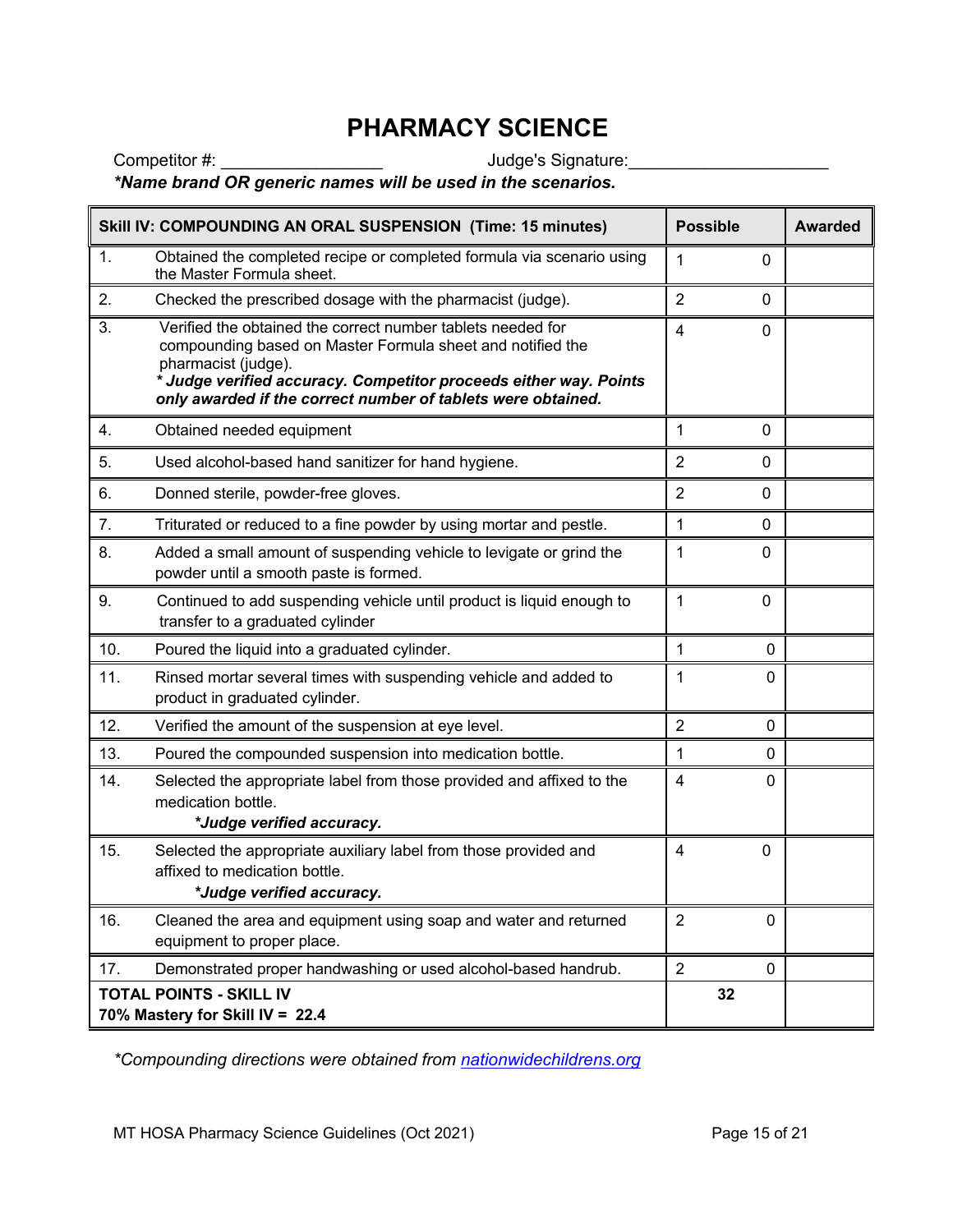#### **Skill IV - MASTER FORMULA SHEET: NON-STERILE COMPOUNDING**

*\*This form will be completed by HOSA staff prior to the event and will be given to competitors with the scenario.* 

#### **PRODUCT: \_\_\_\_\_\_\_\_\_\_\_\_\_\_\_\_\_\_\_\_\_\_\_\_\_\_\_\_\_\_\_\_\_\_\_\_\_\_\_\_\_\_\_\_\_\_\_\_\_\_\_\_\_\_\_\_\_\_\_\_\_\_\_\_\_\_\_\_\_\_\_\_\_\_ Date Prepared: \_\_\_\_\_\_\_\_\_\_\_\_\_\_\_\_\_\_\_\_\_\_\_\_ FINAL PRODUCT CHECKED BY: \_\_\_\_\_\_\_\_\_\_\_\_\_\_\_\_\_ EXPIRATION DATE: \_\_\_\_\_\_\_\_\_\_\_\_\_\_\_\_\_\_\_\_\_\_\_\_ INGREDIENT MANUFACTURER Lot # MFR EXPIRATION DATE REQUIRED FORMULA QUANTITY QUANTITY USED PREPARED BY CHK BY**

**EQUIPMENT PRESCRIPTION LABEL**

**AUXILIARY LABELS**

**COMPOUNDING DIRECTIONS : DATE PREPARED:** 

**EXPIRATION DATE:**

**STABILITY**

**REFERENCE(S) FINAL APPEARANCE**

MT HOSA Pharmacy Science Guidelines (Oct 2021) **Page 16 of 21** Page 16 of 21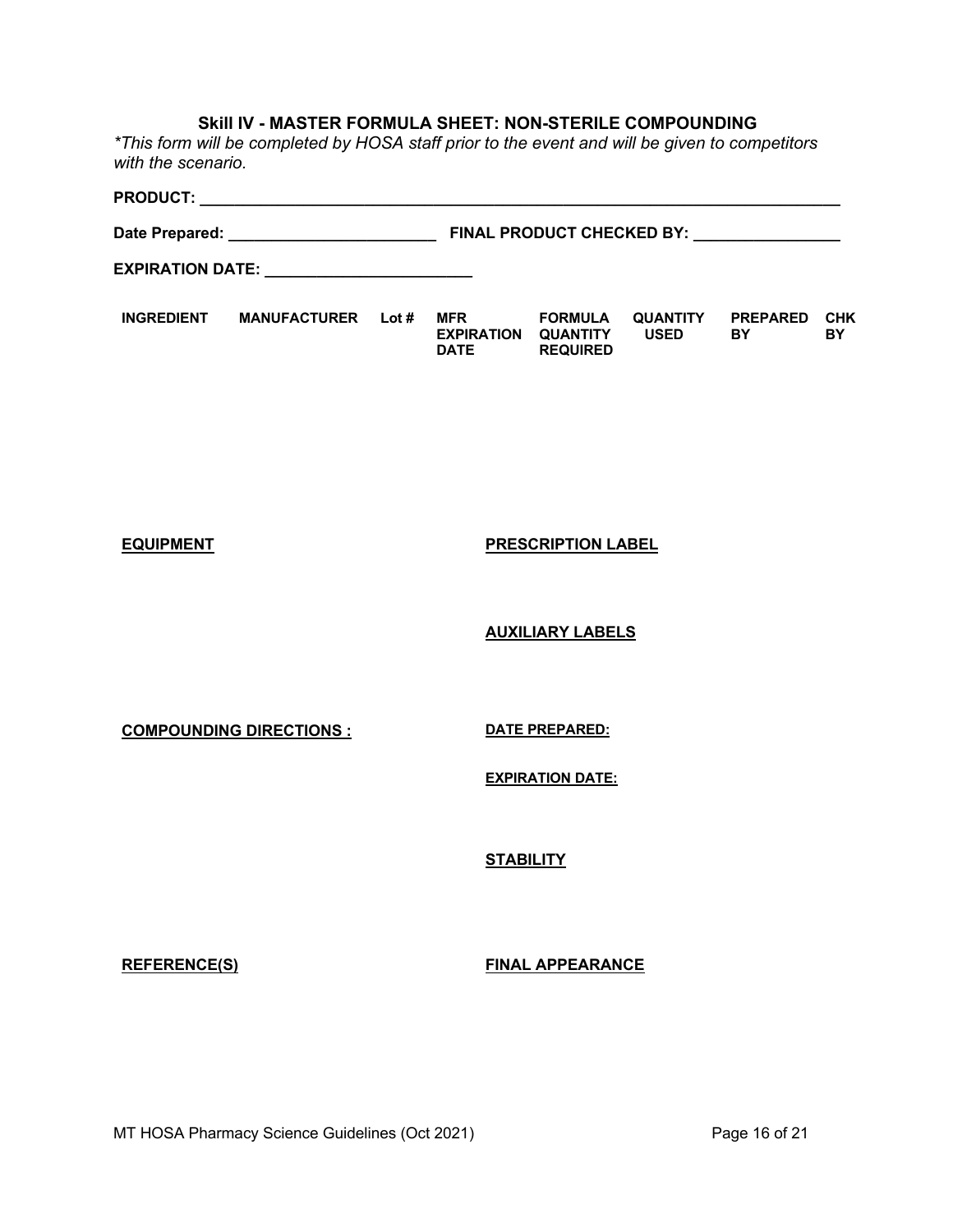Competitor #: \_\_\_\_\_\_\_\_\_\_\_\_\_\_\_\_\_ Judge's Initials: \_\_\_\_\_\_\_\_\_\_\_ Total Points (45 possible) \_\_\_\_\_\_\_\_\_\_

**Skill V: Identify Equipment and Instruments (Time: 15 minutes)**

| $\overline{5}$<br>$\vec{3}$<br>$\vec{z}$<br>$\overline{1}$<br>$\frac{1}{4}$ |  |  | $\vec{0}$ | $\bullet$ | $\infty$ | $\blacktriangleright$ | $\bullet$ | <b>ທ</b> | $\blacktriangle$ | $\boldsymbol{\omega}$ | $\overline{\mathbf{c}}$ | ∸ |                                                  |
|-----------------------------------------------------------------------------|--|--|-----------|-----------|----------|-----------------------|-----------|----------|------------------|-----------------------|-------------------------|---|--------------------------------------------------|
|                                                                             |  |  |           |           |          |                       |           |          |                  |                       |                         |   | Name of Instrument                               |
|                                                                             |  |  |           |           |          |                       |           |          |                  |                       |                         |   | spelling)<br>Points (1 <u>each</u><br>for name & |
|                                                                             |  |  |           |           |          |                       |           |          |                  |                       |                         |   | Purpose or Use                                   |
|                                                                             |  |  |           |           |          |                       |           |          |                  |                       |                         |   | purpose/use)<br>for correct<br>Points (1 point   |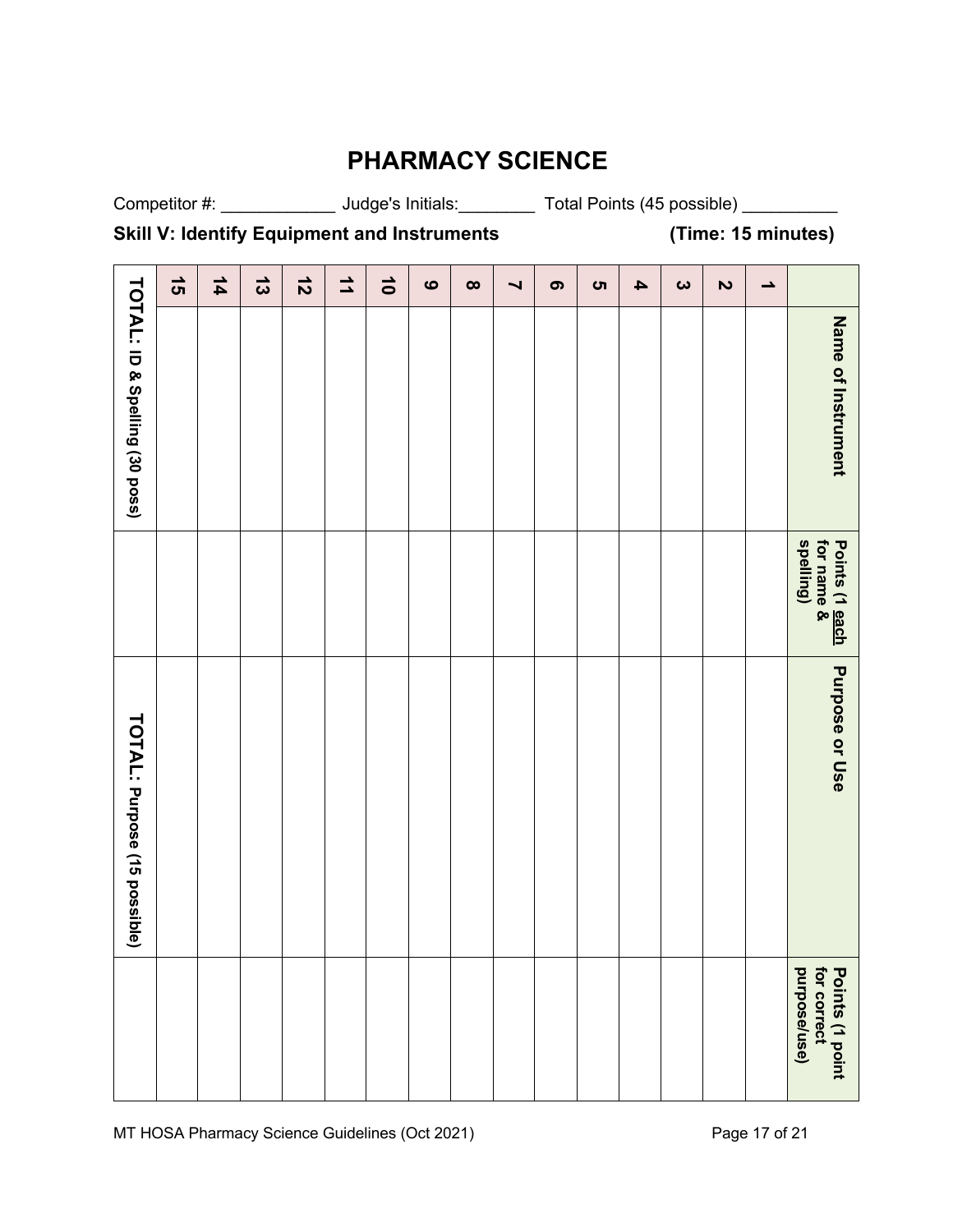Competitor #: \_\_\_\_\_\_\_\_\_\_\_\_\_\_\_ Judge's Signature:\_\_\_\_\_\_\_\_\_\_\_\_\_\_\_\_\_\_\_\_ *\*Name brand OR generic names will be used in the scenarios.*

|     | <b>Skill VI: Filling a Prescription</b><br>(Time: 5 minutes)                                                                  |                | <b>Possible</b> | <b>Awarded</b> |
|-----|-------------------------------------------------------------------------------------------------------------------------------|----------------|-----------------|----------------|
| 1.  | Obtained prescription.                                                                                                        | $\mathbf{1}$   | $\overline{0}$  |                |
| 2.  | Reviewed the prescription for legality and correctness.<br>a. Verified the name on the prescription by asking the<br>patient. | $\overline{2}$ | 0               |                |
|     | b. Verified prescription was presented within one year of<br>being written.                                                   | $\overline{2}$ | $\overline{0}$  |                |
|     | c. Verified address of the patient.                                                                                           | 1              | $\mathbf 0$     |                |
| 3.  | Reviewed the original medication order with the judge:<br>a. correct dosage form is included on the prescription              | 1              | $\overline{0}$  |                |
|     | b. correct strength is included on the prescription                                                                           | 1              | $\mathbf 0$     |                |
| 4.  | Determined if generic substitution is allowed based on the<br>prescription                                                    | 1              | $\overline{0}$  |                |
| 5.  | Used alcohol-based hand sanitizer for hand hygiene.                                                                           | $\overline{2}$ | $\mathbf 0$     |                |
| 6.  | Obtained the correct medication to fill the prescription.                                                                     | $\overline{2}$ | $\mathbf{0}$    |                |
| 7.  | Checked the medication expiration date                                                                                        | $\overline{2}$ | $\overline{0}$  |                |
| 8.  | Calculated the number of tablets or capsules to dispense<br>based on prescription.                                            | $\overline{4}$ | $\mathbf{0}$    |                |
| 9.  | Used the counting tray and spatula to count needed number<br>of tablets or capsules for the current prescription.             | $\overline{4}$ | $\mathbf 0$     |                |
| 10. | Recounted to ensure the correct number will be dispensed.                                                                     | $\overline{2}$ | $\mathbf{0}$    |                |
| 11. | Obtained the correct container (type and shape) for the<br>prescription.                                                      | 1              | $\overline{0}$  |                |
| 12. | Obtained the correct label, rechecking the directions and<br>drug strength.                                                   | $\overline{4}$ | $\overline{0}$  |                |
| 13. | Affixed auxiliary labels if indicated such as take with meals,<br>shake well, etc.                                            | $\overline{2}$ | $\overline{0}$  |                |
| 14. | Submitted to pharmacist (judge) for final check.                                                                              | 4              | $\mathbf 0$     |                |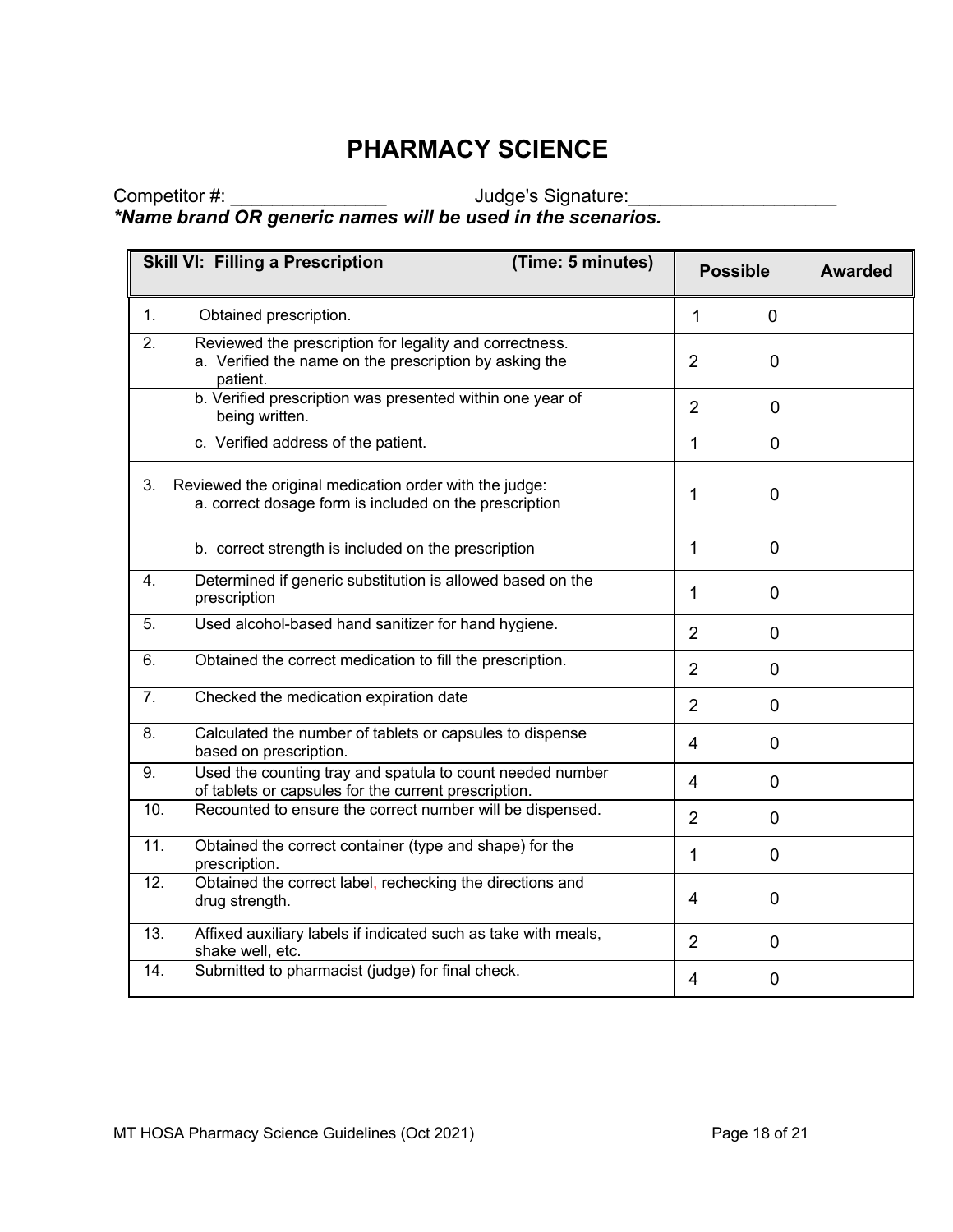|     | <b>Items Evaluated</b>                                                                   | <b>Possible</b>   | Awarded |
|-----|------------------------------------------------------------------------------------------|-------------------|---------|
| 15. | Avoided contamination by not touching medication directly throughout<br>filling process. | 2<br>O            |         |
| 16. | Cleaned counting tray and spatula with an alcohol swab.                                  | 2<br>0            |         |
| 17. | Returned all equipment to appropriate place.                                             | 2<br>0            |         |
| 18. | Appropriate verbal and nonverbal communication with patient and<br>other personnel.      | 2<br><sup>0</sup> |         |
|     | <b>TOTAL POINTS - SKILL VI</b><br>70% Mastery for Skill VI = 30.8                        | 44                |         |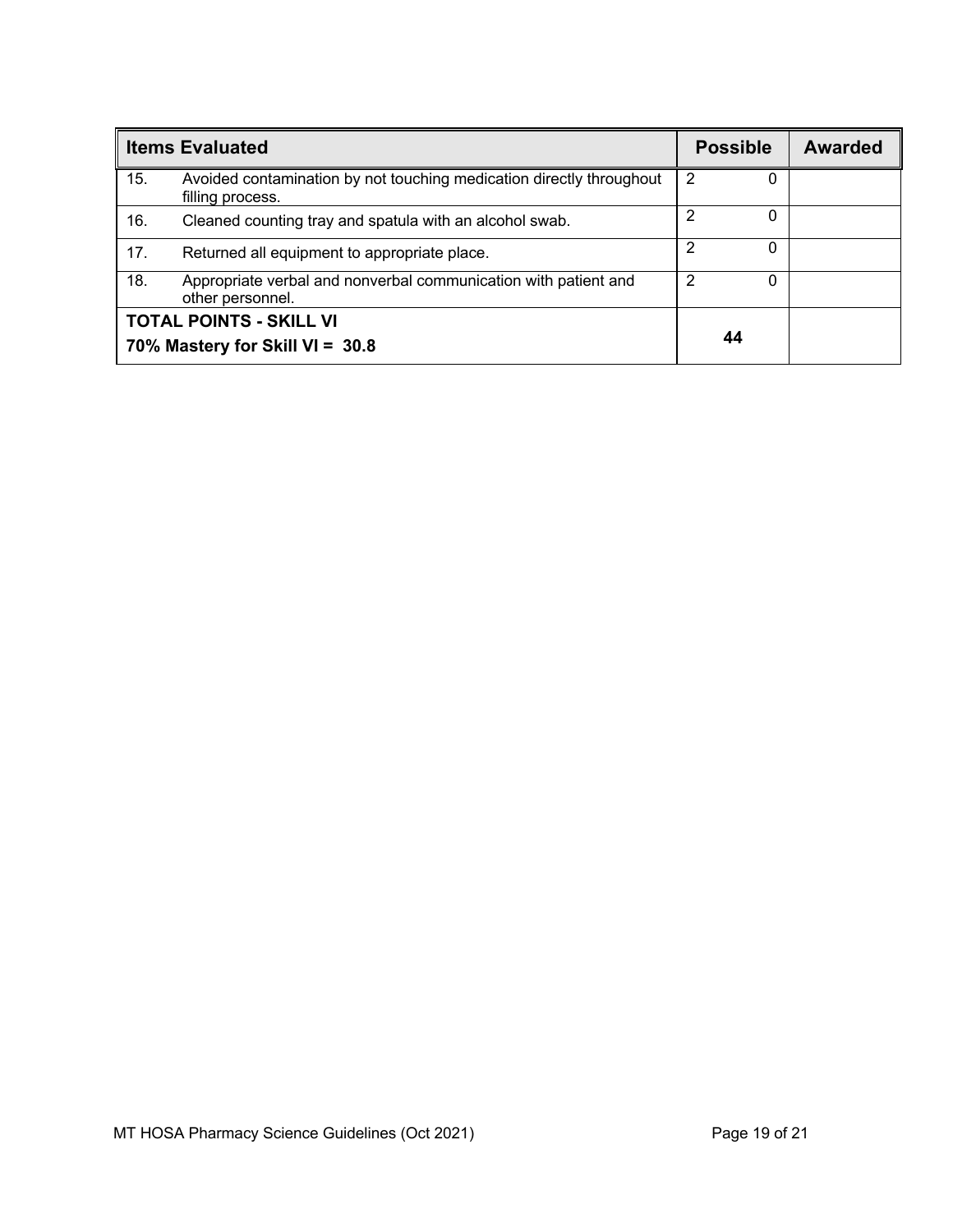Competitor #: \_\_\_\_\_\_\_\_\_\_\_\_\_\_\_ Judge's Signature:\_\_\_\_\_\_\_\_\_\_\_\_\_\_\_\_\_\_\_\_

| <b>Skill VII:</b> | <b>Aseptic Garbing, Hand Washing, &amp; Gloving</b><br>(Time: 10 minutes)                                                                                                                    | <b>Possible</b>                | <b>Awarded</b> |
|-------------------|----------------------------------------------------------------------------------------------------------------------------------------------------------------------------------------------|--------------------------------|----------------|
| 1.                | Removed any outer garments and jewelry.                                                                                                                                                      | $\overline{2}$<br>$\mathbf 0$  |                |
| 2.                | Obtained needed supplies.                                                                                                                                                                    | 1<br>0                         |                |
| 3.                | Cleansed your hands with sterile, foamed 70% IPA by holding can<br>so that tip is down into the palm of opposite hand and coating<br>palms, back of hands, and each finger and allow to dry. | $\overline{2}$<br>0            |                |
| 4.                | Donned shoe covers one at a time completely covering shoe.                                                                                                                                   | $\overline{2}$<br>0            |                |
| 5.                | Reapplied sterile, foamed 70% IPA to hands and allowed to dry.                                                                                                                               | 2<br>0                         |                |
| 6.                | Gathered or tied loose hair back and put on the hair cover while<br>completely covering all of the hair.                                                                                     | $\overline{2}$<br>0            |                |
| 7.                | Reapplied sterile, foamed 70% IPA to your hands & allow to dry.                                                                                                                              | $\overline{2}$<br>0            |                |
| 8.                | Donned a face mask by positioning the mask securely over nose,<br>mouth and chin. If have facial hair, donned a beard cover.                                                                 | $\overline{2}$<br>0            |                |
| 9.                | TO SINK FOR ASEPTIC HAND WASHING:                                                                                                                                                            |                                |                |
|                   | a. Squeezed surgical scrub sponge/brush several times to<br>activate soap suds.                                                                                                              | $\overline{2}$<br>0            |                |
|                   | b. Opened the packet removing the sterile sponge/brush<br>and held in dominant hand.                                                                                                         | $\overline{2}$<br>0            |                |
|                   | c. Used the other hand to dispose of wrapper in waste<br>container.                                                                                                                          | $\overline{2}$<br>0            |                |
|                   | d. Pressed the foot pedals if present to begin flow of water.<br>*IF NO FOOT PEDALS ARE AVAILABLE ASK JUDGE<br>TO TURN ON THE WATER.                                                         | $\overline{2}$<br>0            |                |
|                   | e. When water was warm wet hands and arms.                                                                                                                                                   | $\overline{2}$<br>0            |                |
| 10.               | Used the nail pick to clean under each fingernail while still<br>holding the scrub sponge/brush. When completed disposed of pick<br>in wastebasket                                           | $\overline{2}$<br>0            |                |
| 11.               | Applied a small amount of water to the scrub sponge/brush.                                                                                                                                   | 2<br>0                         |                |
| 12.               | Used the brush side of the sterile scrub sponge/ brush under the<br>fingernails of left hand moving from thumb to pinkie. Repeated on                                                        | $\overline{2}$<br>$\mathbf{0}$ |                |
|                   | right side.                                                                                                                                                                                  |                                |                |
| 13.               | Repeated step #12 on the right side.                                                                                                                                                         | $\overline{2}$<br>0            |                |